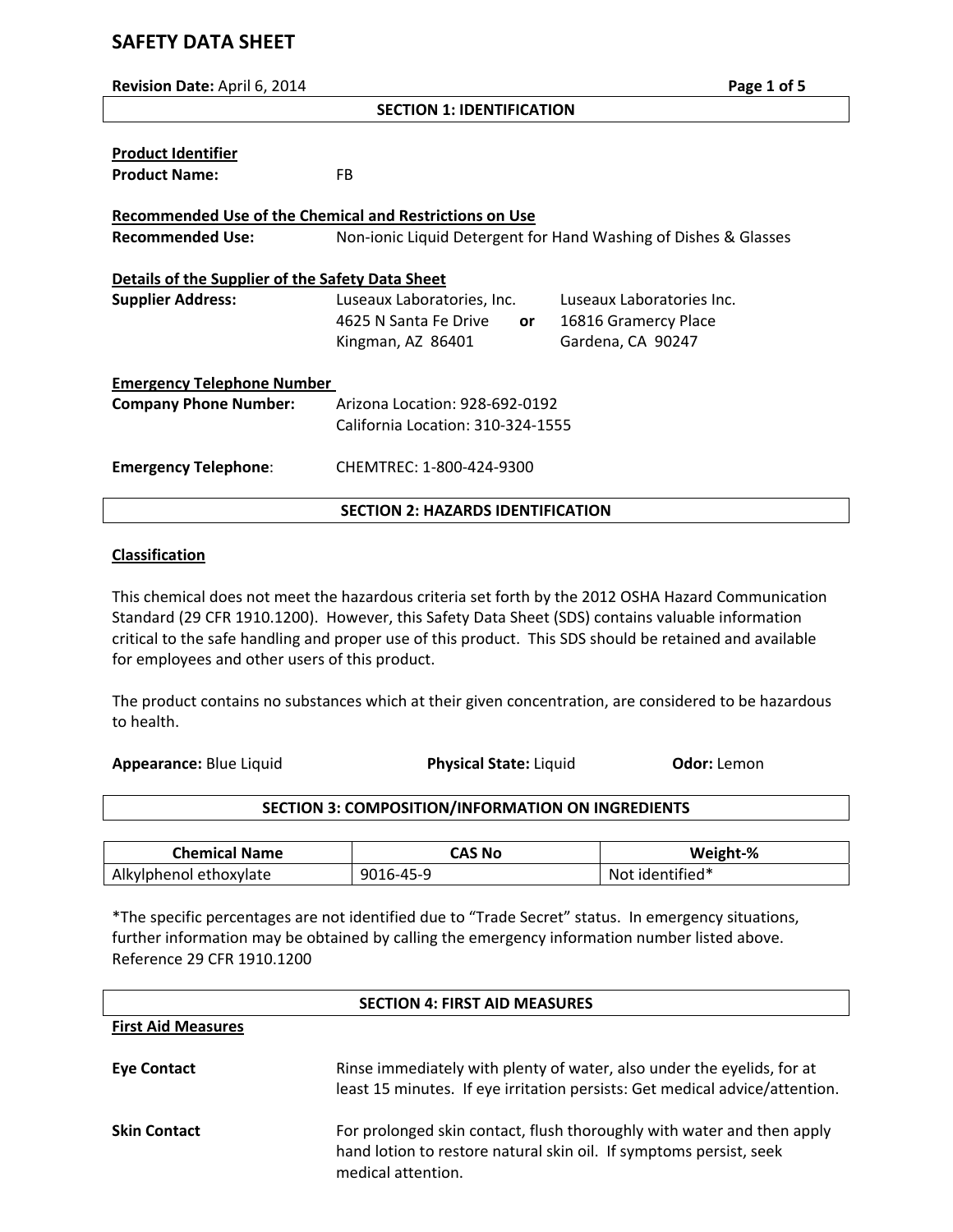## **Most Important Symptoms and Effects, both Acute and Delayed**

**Symptoms Direct eye contact may cause mild discomfort and seen as slight excess** redness of the eye. Prolonged skin contact may cause irritation and redness. Ingestion may cause abdominal discomfort, nausea, and diarrhea.

### **Indication of any Immediate Medical Attention and Special Treatment Needed**

**Note to Physicians** Treat symptomatically. Dermatitis or other pre-existing skin conditions may be aggravated by overexposure to this product.

#### **SECTION 5: FIRE‐FIGHTING MEASURES**

#### **Suitable Extinguishing Media**

Use water spray, dry chemical foam, or carbon dioxide to extinguish flames. Use water spray to cool fire-exposed containers. Water or foam may cause frothing.

**Unsuitable Extinguishing Media:** Not determined.

### **Specific Hazards Arising from the Chemical**

None known.

### **Protective Equipment and Precautions for Firefighters**

As in any fire, wear self‐contained breathing apparatus pressure‐demand, MSHA/NIOSH (approved or equivalent) and full protective gear.

## **SECTION 6: ACCIDENTAL RELEASE MEASURES**

### **Personal Precautions, Protective Equipment and Emergency Procedures**

**Personal Precautions:** Use personal protection recommended in Section 8. **Environmental Precautions** Prevent run off to storm sewers and ditches leading to natural waterways.

**Methods and Material for Containment and Cleaning Up**

**Methods for Containment:** Dike and contain spill.

**Methods for Cleaning Up:** Wash small spills to sanitary sewer. Recover free liquid. Absorb with inert material, and then place in suitable container for chemical waste.

#### **SECTION 7: HANDLING AND STORAGE**

### **Precautions for Safe Handling**

**Advice on Safe Handling:** Handle in accordance with good industrial hygiene and safety practice.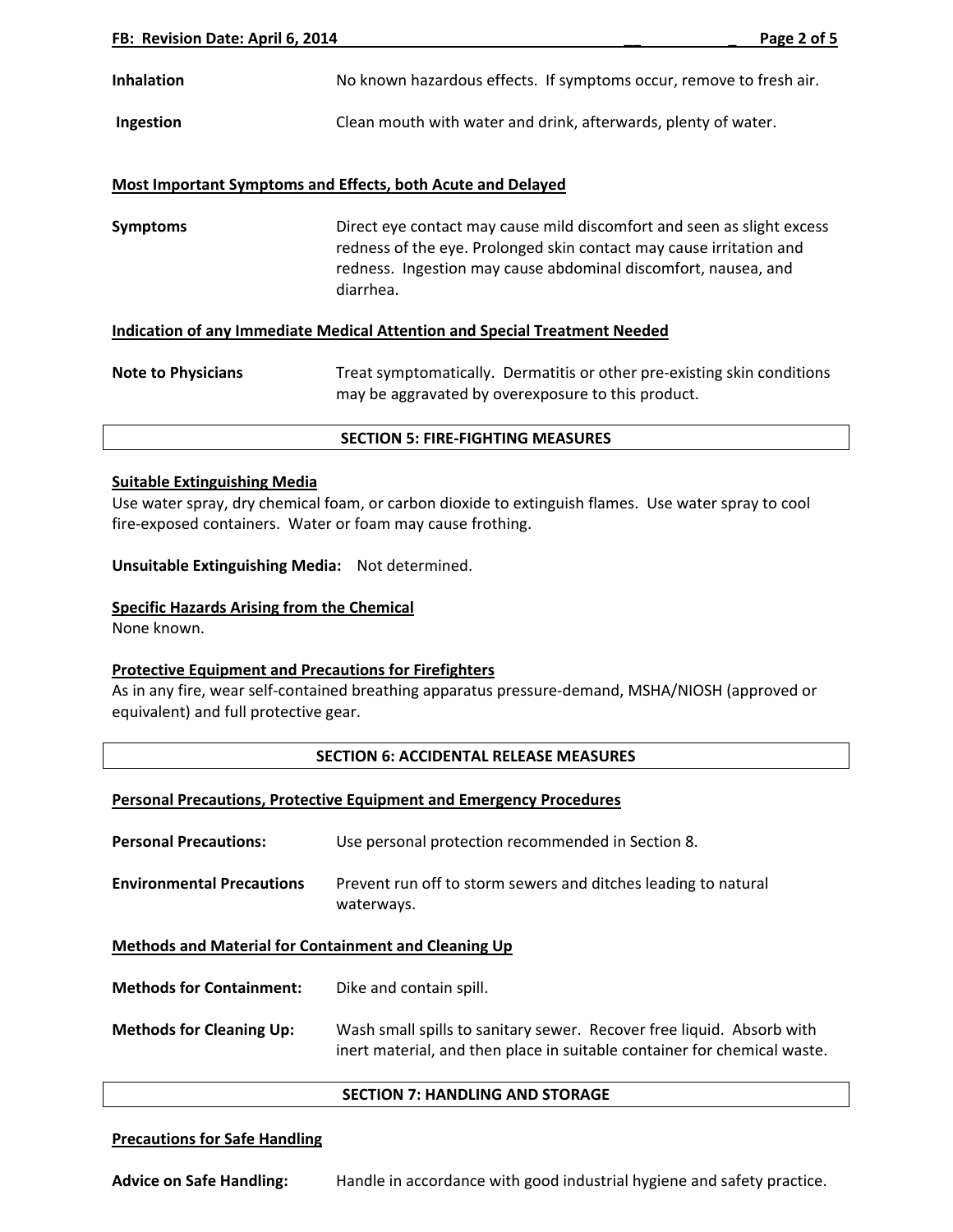### **Conditions for Safe Storage, Including and Incompatibilities**

**Storage Conditions:** Keep containers tightly closed in a dry, cool and well‐ventilated place. Store away from food stuffs. Avoid exposure to high temperatures

**Incompatible Materials:** Strong oxidizing agents.

### **SECTION 8: EXPOSURE CONTROLS/PERSONAL PROTECTION**

### **Exposure Guidelines**

No occupational exposure limits determined

### **Appropriate Engineering Controls**

**Engineering Controls 2008** Apply technical measures to comply with occupational exposure limits.

### **Individual Protections Measures, such as Personal Protective Equipment**

**Eye/Face Protection:** Risk of contact: Wear approved safety goggles.

**Skin and Body Protection: Rubber or vinyl gloves for sensitive individuals.** 

**Respiratory Protection:** No protective equipment is needed under normal use conditions.

**General Hygiene Considerations:** Wash and dry hands thoroughly and apply hand lotion to restore skin oils.

**SECTION 9: PHYSICAL AND CHEMICAL PROPERTIES**

### **Information and Basic Physical and Chemical Properties**

**Physical State**: Liquid **Odor:** Mild odor **Appearance:** Yellow‐green liquid **Color:** yellow‐green **Odor Threshold:** Not determined

| <b>PROPERTY</b>              | <b>VALUE</b>            | <b>PROPERTY</b>             | <b>VALUE</b>           |
|------------------------------|-------------------------|-----------------------------|------------------------|
| $pH - 1%$ solution           | Approx: 8.8             | Melting/freezing point      | Unknown                |
| <b>Boiling point</b>         | Approx: 230°C           | <b>Flash Point</b>          | Not flammable          |
| <b>Evaporation rate</b>      | unknown                 | Flammability                | Not flammable          |
| Flammability limits/air      | Not applicable          | Vapor pressure              | 12 mg Hg @ 20°C (68°F) |
| Vapor density                | $0.62$ (air = 1)        | <b>Specific gravity</b>     | 1.05                   |
| <b>Water solubility</b>      | Soluble in all portions | Solubility in other         | Not determined         |
|                              |                         | solvents                    |                        |
| <b>Partition coefficient</b> | Not determined          | <b>Auto-ignition temp</b>   | Not determined         |
| <b>Decomposition temp</b>    | Not determined          | <b>Kinematic viscosity</b>  | Not determined         |
| <b>Dynamic viscosity</b>     | Not determined          | <b>Explosive properties</b> | Not determined         |
| <b>Oxidizing properties</b>  | Not determined          | <b>Bulk density</b>         | Not applicable         |

#### **SECTION 10: STABILITY AND REACTIVITY**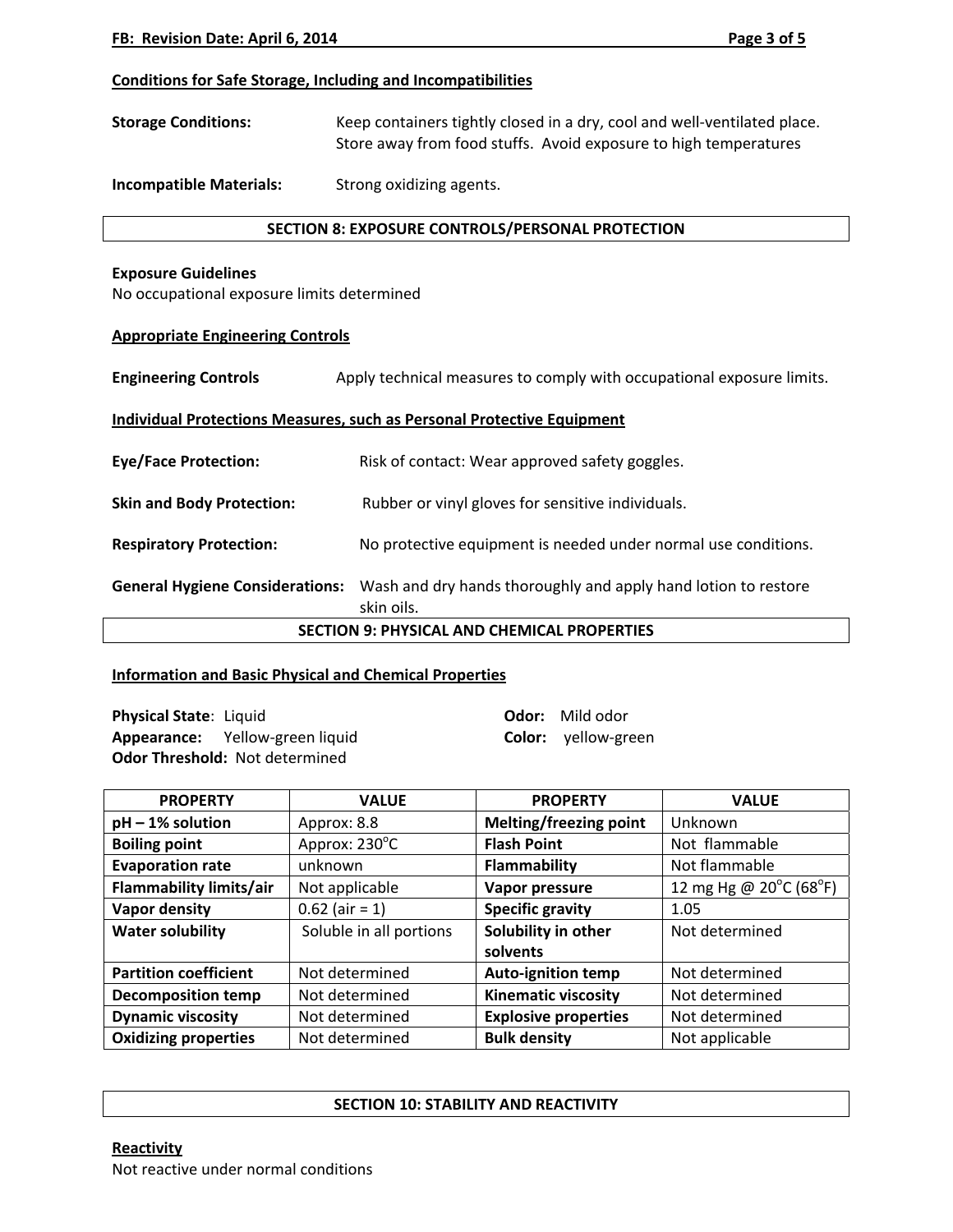## **Chemical Stability**

Stable under recommended storage conditions.

## **Possibility of Hazardous Reactions**

None under normal processing. Hazardous polymerization does not occur.

### **Conditions to Avoid**

Keep out of reach of children.

### **Incompatible Materials**

Strong oxidizing agents.

### **Hazardous Decomposition Products**

Unidentified compounds in black smoke.

### **SECTION 11: TOXICOLOGICAL INFORMATION**

### **Information on Likely Routes of Exposure**

### **Product Information**

| <b>Eve Contact</b>  | Avoid contact with eyes.                                                                              |
|---------------------|-------------------------------------------------------------------------------------------------------|
| <b>Skin Contact</b> | Not a primary skin irritant.                                                                          |
| <b>Inhalation</b>   | Under normal conditions of intended use, this material is not expected<br>to be an inhalation hazard. |
| Ingestion           | Do not taste or swallow.                                                                              |

### **Component Information**

| <b>Chemical Name</b>    | Oral LD50           | Dermal LD50           | <b>Inhalation LC50</b> |
|-------------------------|---------------------|-----------------------|------------------------|
| Alkylphenol ethoxylate, | $= 3.31$ g/kg (Rat) | $>$ 2.0 g/kg (Rabbit) |                        |
| 9016-45-9               |                     |                       |                        |

\*The specific components are not identified due to "Trade Secret" status. In emergency situations, further information may be obtained by calling the emergency information number listed above.

**Information on Physical, Chemical and Toxicological Effects Symptoms** Please see section 4 of this SDS for symptoms. **Delayed and Immediate Effects as well as Chronic Effects from Short and Long‐term Exposure**

**Carcinogenicity Replectively** This product does not contain any carcinogens or potential carcinogens as listed by OSHA, IARC, Or NTP.

## **Numerical Measures of Toxicity‐Product**

Not determined

### **SECTION 12: ECOLOGICAL INFORMATION**

Not determined.